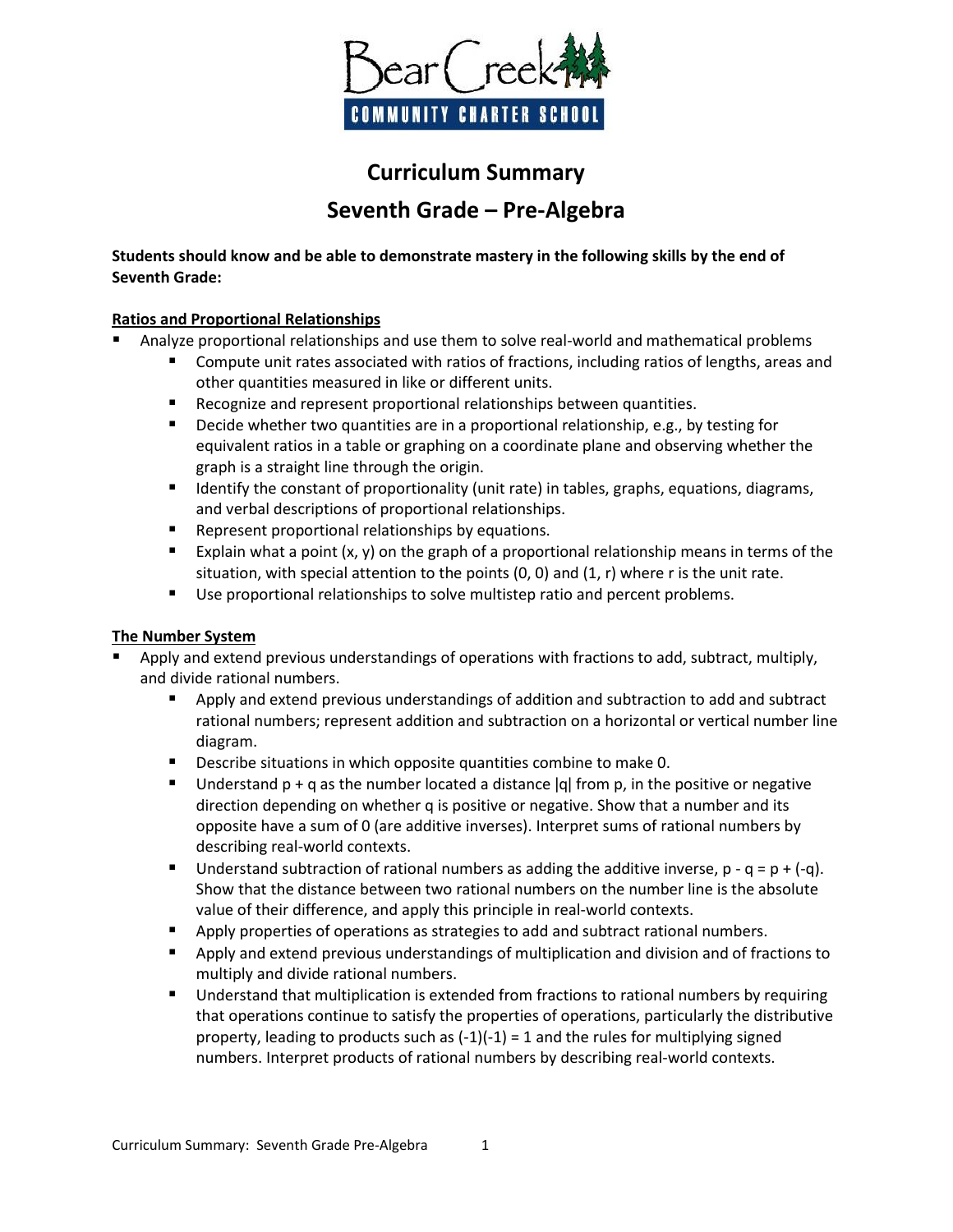# **The Number System**

- Apply and extend previous understandings of operations with fractions to add, subtract, multiply, and divide rational numbers.
	- Understand that integers can be divided, provided that the divisor is not zero, and every quotient of integers (with non-zero divisor) is a rational number. If p and q are integers, then  $-\left(\frac{p}{q}\right)$  $\left(\frac{p}{q}\right) = \frac{(-p)}{q} = \frac{p}{(-q)}$  $\frac{p}{(-q)}$ . Interpret quotients of rational numbers by describing real-world contexts.
	- **Apply properties of operations as strategies to multiply and divide rational numbers.**
	- **Convert a rational number to a decimal using long division; know that the decimal form of a** rational number terminates in 0s or eventually repeats.
	- **Solve real-world and mathematical problems involving the four operations with rational** numbers.
- Know that there are numbers that are not rational, and approximate them by rational numbers.
	- Know that numbers that are not rational are called irrational. Understand informally that every number has a decimal expansion; for rational numbers show that the decimal expansion repeats eventually, and convert a decimal expansion which repeats eventually into a rational number.
	- **Use rational approximations of irrational numbers to compare the size of irrational** numbers, locate them approximately on a number line diagram, and estimate the value of expressions (e.g.,  $\pi$ 2).

# **Expressions and Equations**

- Use properties of operations to generate equivalent expressions.
	- **Apply properties of operations as strategies to add, subtract, factor, and expand linear** expressions with rational coefficients.
	- **Understand that rewriting an expression in different forms in a problem context can shed** light on the problem and how the quantities in it are related.
- Solve real-life and mathematical problems using numerical and algebraic expressions and equations.
	- **Solve multi-step real-life and mathematical problems posed with positive and negative** rational numbers in any form (whole numbers, fractions, and decimals), using tools strategically. Apply properties of operations to calculate with numbers in any form; convert between forms as appropriate; and assess the reasonableness of answers using mental computation and estimation strategies.
	- Use variables to represent quantities in a real-world or mathematical problem, and construct simple equations and inequalities to solve problems by reasoning about the quantities.
	- Solve word problems leading to equations of the form  $px + q = r$  and  $p(x + q) = r$ , where p, q, and r are specific rational numbers. Solve equations of these forms fluently. Compare an algebraic solution to an arithmetic solution, identifying the sequence of the operations used in each approach.
	- Solve word problems leading to inequalities of the form  $px + q > r$  or  $px + q < r$ , where p, q, and r are specific rational numbers. Graph the solution set of the inequality and interpret it in the context of the problem.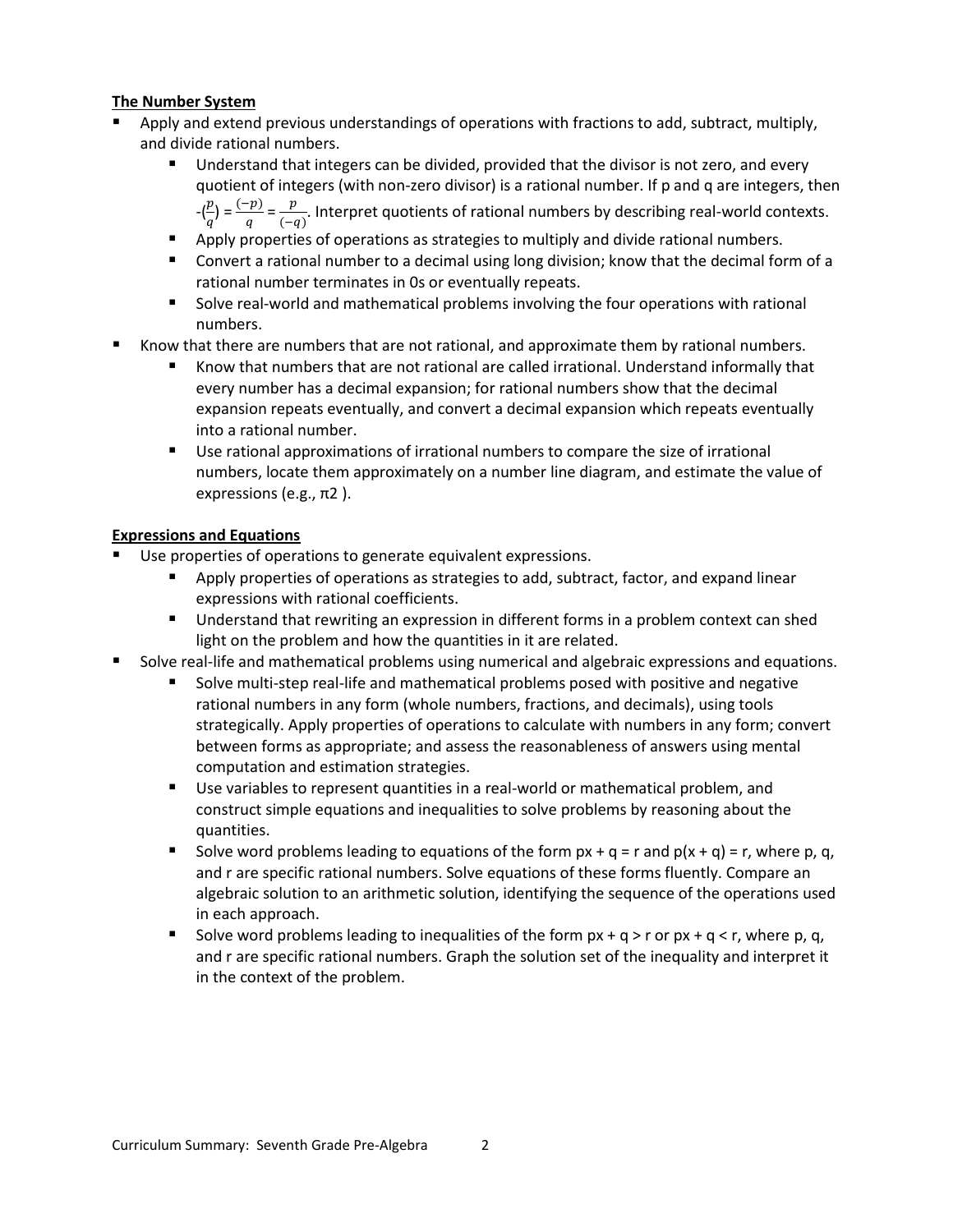# **Expressions and Equations**

- Work with radicals and integer exponents.
	- Know and apply the properties of integer exponents to generate equivalent numerical expressions.
	- Use square root and cube root symbols to represent solutions to equations of the form  $x^2 =$ p and  $x^3$  = p, where p is a positive rational number. Evaluate square roots of small perfect squares and cube roots of small perfect cubes. Know that  $\sqrt{2}$  is irrational.
	- Use numbers expressed in the form of a single digit times an integer power of 10 to estimate very large or very small quantities, and to express how many times as much one is than the other.
	- **Perform operations with numbers expressed in scientific notation, including problems** where both decimal and scientific notation are used. Use scientific notation and choose units of appropriate size for measurements of very large or very small quantities (e.g., use millimeters per year for seafloor spreading). Interpret scientific notation that has been generated by technology.
- Understand the connections between proportional relationships, lines, and linear equations.
	- **Graph proportional relationships, interpreting the unit rate as the slope of the graph.** Compare two different proportional relationships represented in different ways.
	- Use similar triangles to explain why the slope m is the same between any two distinct points on a non-vertical line in the coordinate plane; derive the equation  $y = mx$  for a line through the origin and the equation  $y = mx + b$  for a line intercepting the vertical axis at b.
- Analyze and solve linear equations and pairs of simultaneous linear equations.
	- Solve linear equations in one variable.
	- Give examples of linear equations in one variable with one solution, infinitely many solutions, or no solutions. Show which of these possibilities is the case by successively transforming the given equation into simpler forms, until an equivalent equation of the form  $x = a$ ,  $a = a$ , or  $a = b$  results (where a and b are different numbers).
	- **Solve linear equations with rational number coefficients, including equations whose** solutions require expanding expressions using the distributive property and collecting like terms.

#### **Geometry**

- Draw, construct, and describe geometrical figures and describe the relationships between them.
	- **Solve problems involving scale drawings of geometric figures, including computing actual** lengths and areas from a scale drawing and reproducing a scale drawing at a different scale.
	- **Draw (freehand, with ruler and protractor, and with technology) geometric shapes with** given conditions. Focus on constructing triangles from three measures of angles or sides, noticing when the conditions determine a unique triangle, more than one triangle, or no triangle.
	- **•** Describe the two-dimensional figures that result from slicing three-dimensional figures, as in plane sections of right rectangular prisms and right rectangular pyramids.
- Solve real-life and mathematical problems involving angle measure, area, surface area, and volume.
	- Know the formulas for the area and circumference of a circle and use them to solve problems; give an informal derivation of the relationship between the circumference and area of a circle.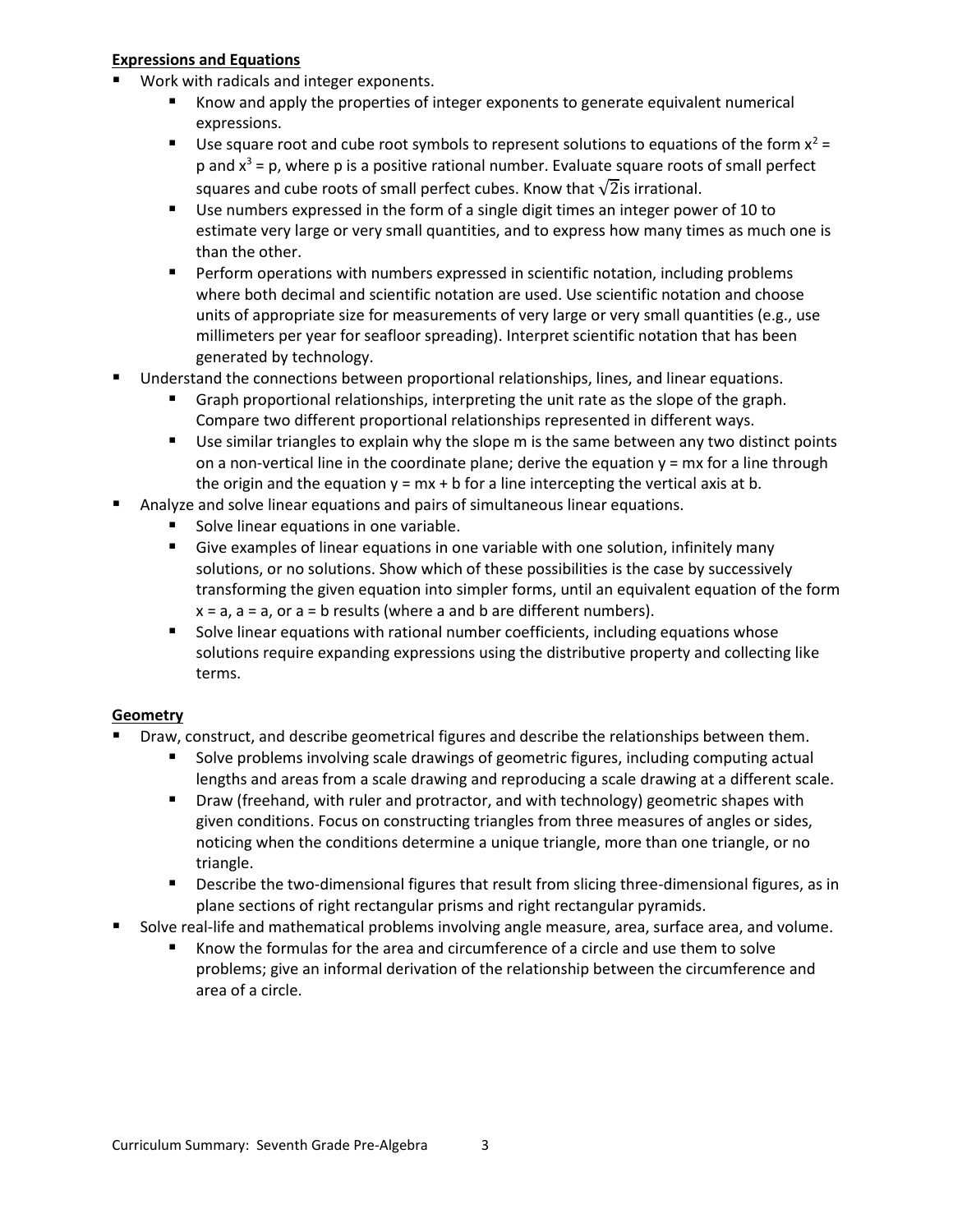# **Geometry**

- Solve real-life and mathematical problems involving angle measure, area, surface area, and volume.
	- Use facts about supplementary, complementary, vertical, and adjacent angles in a multistep problem to write and solve simple equations for an unknown angle in a figure.
	- Solve real-world and mathematical problems involving area, volume and surface area of two and three-dimensional objects composed of triangles, quadrilaterals, polygons, cubes, and right prisms.
- Understand congruence and similarity using physical models, transparencies, or geometry software.
	- Verify experimentally the properties of rotations, reflections, and translations: Lines are taken to lines, and line segments to line segments of the same length.
	- Verify experimentally the properties of rotations, reflections, and translations: Angles are taken to angles of the same measure.
	- Verify experimentally the properties of rotations, reflections, and translations: Parallel lines are taken to parallel lines.
	- Understand that a two-dimensional figure is congruent to another if the second can be obtained from the first by a sequence of rotations, reflections, and translations; given two congruent figures, describe a sequence that exhibits the congruence between them.
	- **Describe the effect of dilations, translations, rotations, and reflections on two-dimensional** figures using coordinates.
	- **Understand that a two-dimensional figure is similar to another if the second can be obtained** from the first by a sequence of rotations, reflections, translations, and dilations; given two similar two-dimensional figures, describe a sequence that exhibits the similarity between them.
	- Use informal arguments to establish facts about the angle sum and exterior angle of triangles, about the angles created when parallel lines are cut by a transversal, and the angle-angle criterion for similarity of triangles.
- Solve real-world and mathematical problems involving volume of cylinders, cones, and spheres.
	- Know the formulas for the volumes of cones, cylinders, and spheres and use them to solve real world and mathematical problems.

# **Statistics and Probability**

- Use random sampling to draw inferences about a population.
	- Understand that statistics can be used to gain information about a population by examining a sample of the population; generalizations about a population from a sample are valid only if the sample is representative of that population. Understand that random sampling tends to produce representative samples and support valid inferences.
	- Use data from a random sample to draw inferences about a population with an unknown characteristic of interest. Generate multiple samples (or simulated samples) of the same size to gauge the variation in estimates or predictions.
- Draw informal comparative inferences about two populations.
	- Informally assess the degree of visual overlap of two numerical data distributions with similar variabilities, measuring the difference between the centers by expressing it as a multiple of a measure of variability.
	- Use measures of center and measures of variability for numerical data from random samples to draw informal comparative inferences about two populations.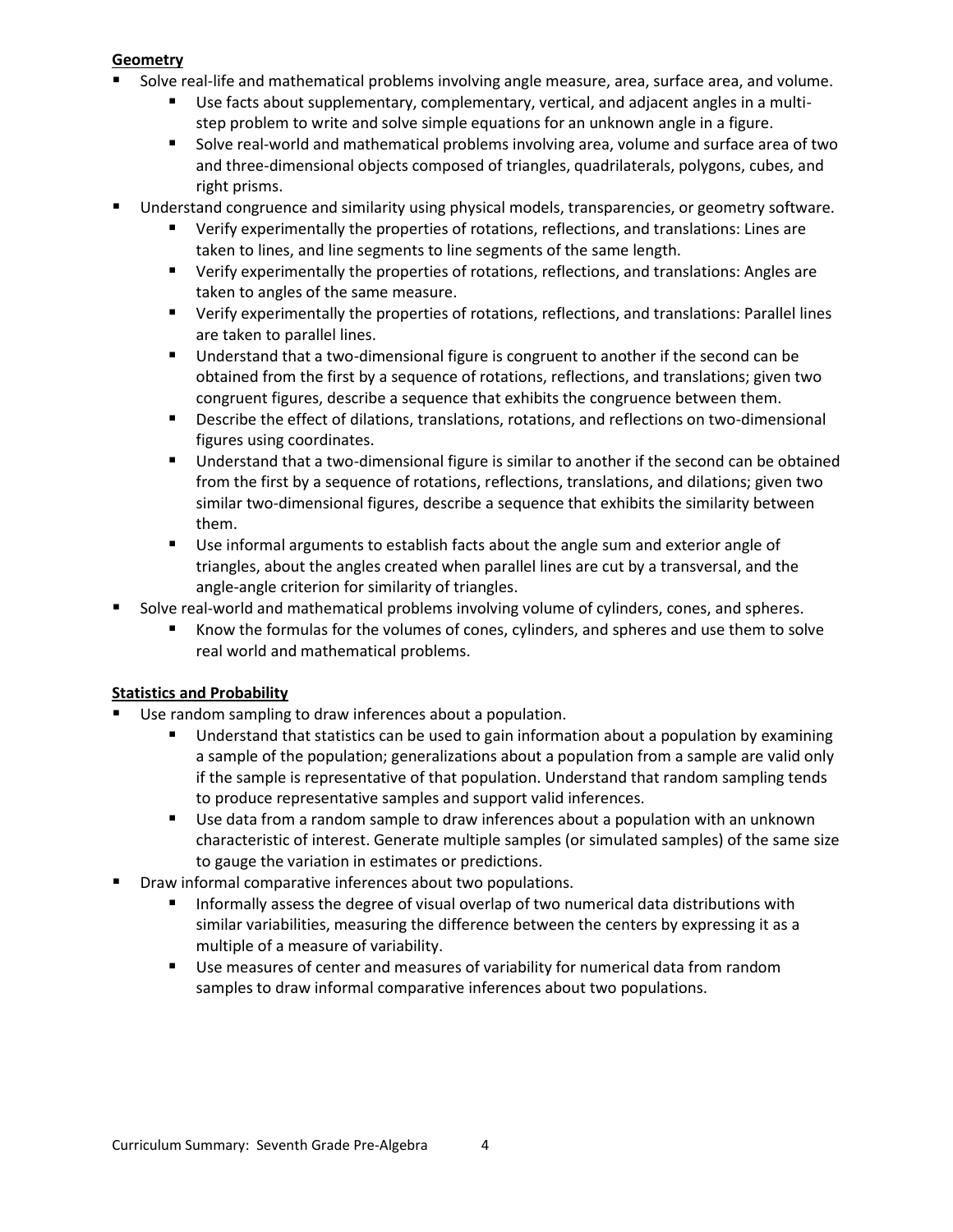# **Statistics and Probability**

- Investigate chance processes and develop, use, and evaluate probability models.
	- Understand that the probability of a chance event is a number between 0 and 1 that expresses the likelihood of the event occurring. Larger numbers indicate greater likelihood. A probability near 0 indicates an unlikely event, a probability around \_ 1 2 indicates an event that is neither unlikely nor likely, and a probability near 1 indicates a likely event.
	- **Approximate the probability of a chance event by collecting data on the chance process that** produces it and observing its long-run relative frequency, and predict the approximate relative frequency given the probability.
	- **Develop a probability model and use it to find probabilities of events. Compare probabilities** from a model to observed frequencies; if the agreement is not good, explain possible sources of the discrepancy.
	- **Develop a uniform probability model by assigning equal probability to all outcomes, and use** the model to determine probabilities of events.
	- **Develop a probability model (which may not be uniform) by observing frequencies in data** generated from a chance process.
	- Find probabilities of compound events using organized lists, tables, tree diagrams, and simulation.
	- Understand that, just as with simple events, the probability of a compound event is the fraction of outcomes in the sample space for which the compound event occurs.
	- **EXECT** Represent sample spaces for compound events using methods such as organized lists, tables and tree diagrams. For an event described in everyday language (e.g., "rolling double sixes"), identify the outcomes in the sample space which compose the event.
	- **Design and use a simulation to generate frequencies for compound events.**

# **Functions**

- Define, evaluate, and compare functions.
	- **Compare properties of two functions each represented in a different way (algebraically,** graphically, numerically in tables, or by verbal descriptions).
	- Interpret the equation  $y = mx + b$  as defining a linear function, whose graph is a straight line; give examples of functions that are not linear.
- Use functions to model relationships between quantities.
	- Construct a function to model a linear relationship between two quantities. Determine the rate of change and initial value of the function from a description of a relationship or from two (x, y) values, including reading these from a table or from a graph. Interpret the rate of change and initial value of a linear function in terms of the situation it models, and in terms of its graph or a table of values.